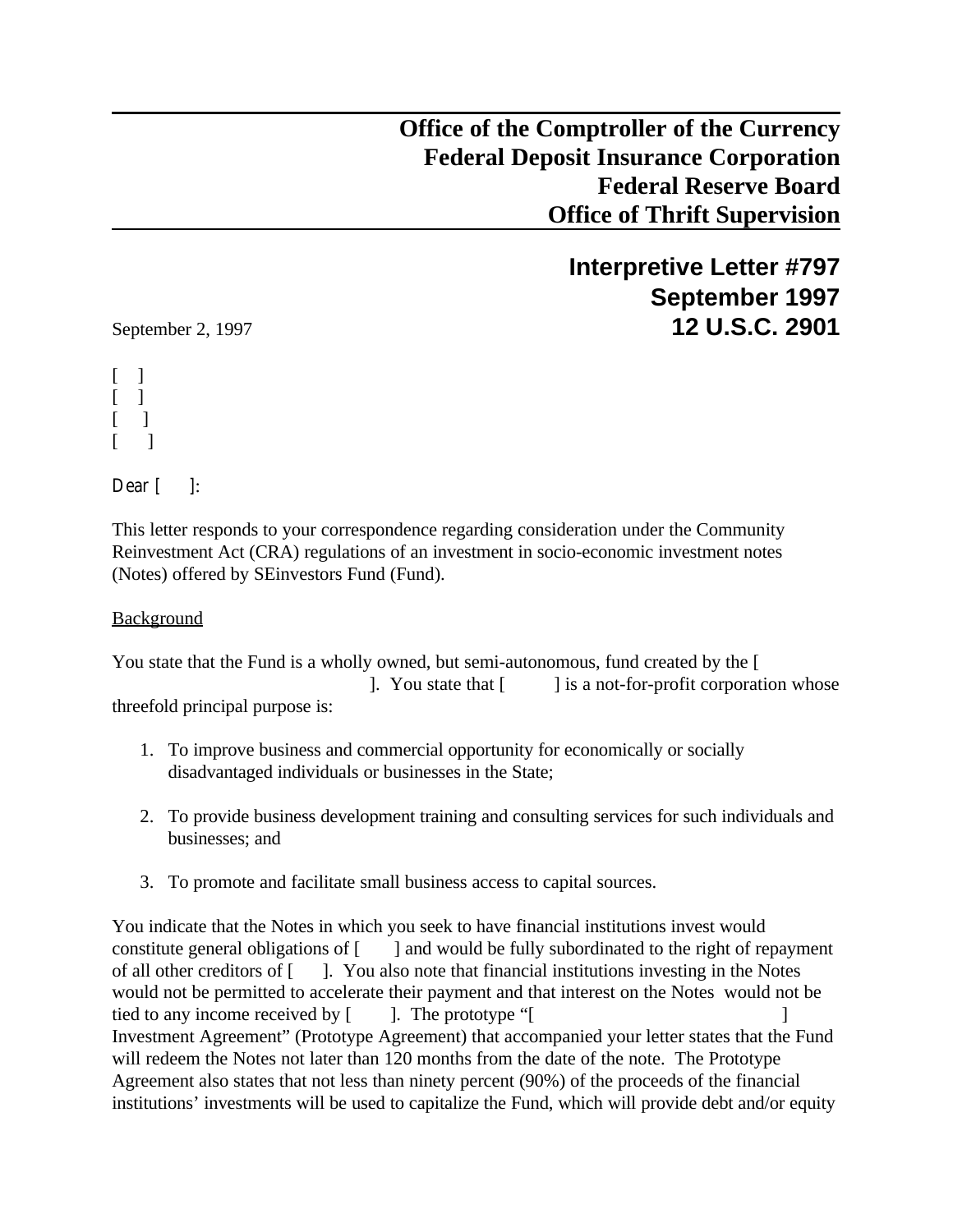capital for micro-enterprises located in or serving markets that have "development programs." The discussion document accompanying your letter entitled "[ ] and [

| Bank" ( $\lceil$  document) defines the term "development programs" as "planned employment by government or by private sector entities of economic incentives to produce outcomes that include defined communal benefits." "Defined communal benefits" apparently include the following:

- 1. Expanding wholesome job opportunities for development area residents;
- 2. Raising the level and quality of civility in development areas; and
- 3. Creating communal benefit allowances<sup>1</sup> among all firms servicing markets in development areas.

*See* [  $\Box$  **]** document. You indicate that you expect financial institutions to book the Notes as investments following generally accepted accounting principles.

As you know, the CRA regulations establish the framework and criteria by which the four bank and thrift regulatory agencies (Agencies) assess an institution's record of helping to meet the credit needs of its community. The Agencies have promulgated substantively identical CRA regulations.<sup>2</sup> Therefore, staff from all of the Agencies (Staff) have considered the issues you raise and concur with the opinions expressed in this letter.

In order to provide broadly applicable guidance, this letter will focus on how an examiner would determine whether a financial institution would receive favorable CRA consideration for its investment in your fund or similar funds. The Agencies do not, however, issue letters such as this in order to endorse any particular programs.

## Discussion

The CRA regulations provide methods for evaluating a financial institution's CRA performance depending on the size of the institution and its business strategy. Regardless of the performance test under which a regulated financial institution is evaluated, an institution can receive positive consideration for making qualified investments<sup>3</sup> that benefit the

<sup>&</sup>lt;sup>1</sup>The 21st Century document does not define the term "communal benefit allowances."

 $212$  C.F.R. parts 25, 228, 345, and 563e.

<sup>&</sup>lt;sup>3</sup>Large institutions' CRA performance is typically evaluated under the lending, investment and service tests. Examiners consider large institutions' qualified investments under the investment test. *See* 12 C.F.R. §§ 25.23(a), 228.23(a), 345.23(a), and 563e.23(a). Examiners may adjust a small institution's evaluation under the small institution performance criteria, if appropriate, based on qualified investments. *See* 12 C.F.R. §§ 25.26(a)(1), 228.26(a)(1), 345.26(a)(1), and 563e.26(a)(1). *See also* Community Reinvestment; Interagency Questions and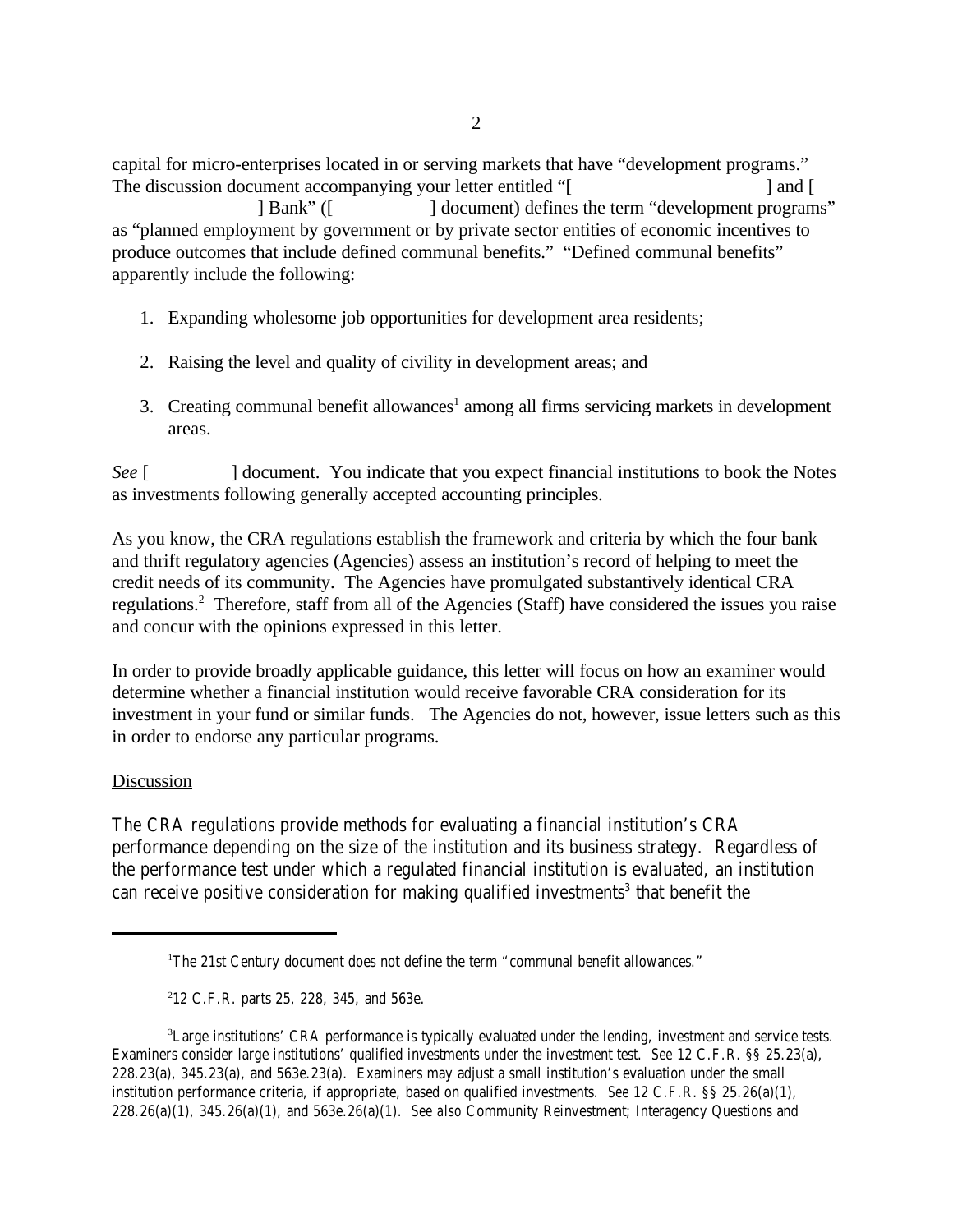institution's assessment area(s) or a broader statewide or regional area that includes the institution's assessment area(s). $4$ 

Qualified investments are defined as lawful investments, deposits, membership shares or grants that have as their primary purpose community development.<sup>5</sup> Community development includes, among other things, activities that revitalize or stabilize low- or moderate-income geographies and activities that promote economic development by financing businesses that meet the size specifications in regulations governing the Small Business Administration's small business investment company and development company programs<sup>6</sup> or have gross annual revenues of \$1 million or less.<sup>7</sup>

Activities that revitalize or stabilize low- or moderate-income geographies must provide direct, long-term benefits to low - or moderate-income individuals in the low- or moderate-income geography.<sup>8</sup> An activity is considered to promote economic development if it supports permanent job creation, retention, and/or improvement for persons who are currently low- or moderateincome or supports permanent job creation, retention, and/or improvement in low- or moderateincome geographies targeted for redevelopment by Federal, state, local or tribal governments.<sup>9</sup> Staff will presume that any loan to or investment in a development company or small business investment company promotes economic development.<sup>10</sup>

Wholesale and limited purpose institutions may receive consideration for investments nationwide if they <sup>4</sup> have adequately addressed the needs of their assessment area(s). 12 C.F.R. §§ 25.25(e)(2), 228.25(e)(2),  $345.25(e)(2)$ , and  $563e.25(e)(2)$ .

 $12$  C.F.R. §§ 25.12(s); 228.12(s); 345.12(s); and 563e.12(r). This letter assumes, without deciding, that financial institutions' investment in the SEnotes would be lawful.

*See* 13 C.F.R. § 121.301. <sup>6</sup>

Answers Regarding Community Reinvestment (hereinafter "Qs and As"), 61 Fed. Reg. 54,647, 54,658 (October 21, 1996) (Q and A 1 addressing § \_\_\_.26(a) (consideration of small institutions' lending-related activities)). Qualified investments may also be considered to determine if a small institution merits an outstanding CRA rating. *See* 12 C.F.R. pt. 25 app. A(d)(2), pt. 228 app. A(d)(2), pt. 345 app. A(d)(2), and pt. 563e app. A(d)(2). *See also* Q and A 5 addressing §\_\_\_.26(a), 61 Fed. Reg. at 54,659. The community development test used for wholesale and limited purpose institutions evaluates, *inter alia*, the number and amount of qualified investments. *See* 12 C.F.R.  $\S$ §§ 25.25(c)(1), 228.25(c)(1), 345.25(c)(1), and 563e.25(c)(1). And, finally, institutions evaluated on the basis of a strategic plan must include in their plan how they intend to meet the credit needs of their assessment area(s). They may meet credit needs through, *inter alia,* qualified investments. *See* 12 C.F.R. §§ 25.27(f)(1), 228.27(f)(1),  $345.27(f)(1)$ , and  $563e.27(f)(1)$ .

 $12$  C.F.R. §§ 25.12(h)(3) and (4), 228.12(h)(3) and (4), 345.12(h)(3) and (4), and 563e.12(g)(3) and (4).

 ${}^{8}$ See Q and A 4 addressing  $\S$ s .12(i) and 563e.12(h), 61 Fed. Reg. at 54651.

<sup>&</sup>lt;sup>9</sup>See Q and A 1 addressing SS \_\_\_\_.12(h)(3) and 563e.12(g)(3), 61 Fed. Reg. at 54650.

*Id*. 10